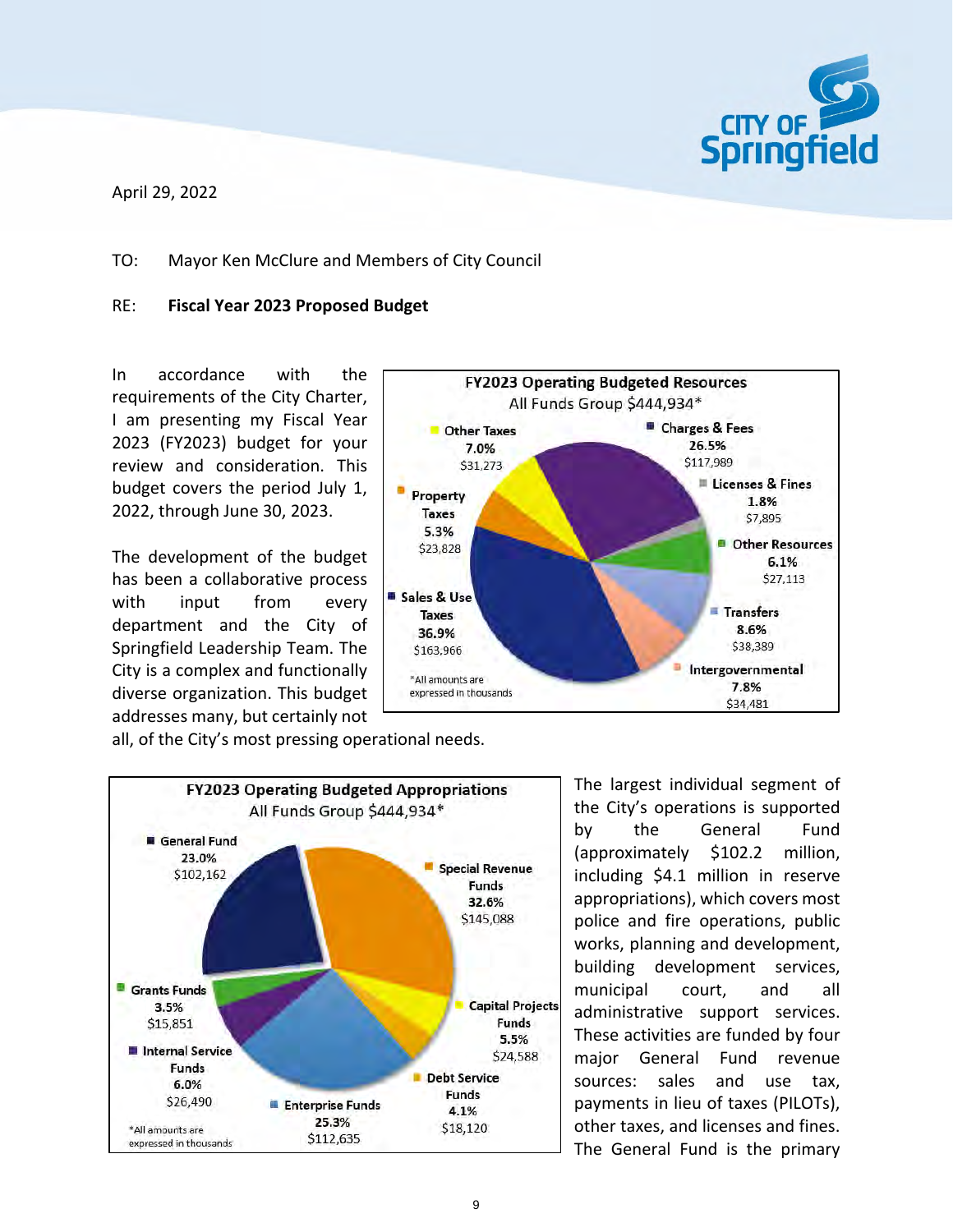focus of the City's annual budget process because it funds many of the high-profile citizen services (e.g., those listed above) and is the revenue source that provides the most flexibility in use.

In addition to the General Fund, the City's budget for its remaining governmental funds is specific to designated revenue sources and the restricted activities and services provided by those funds. For example, the City's "enterprise activities" (such as the airport and clean water services) are all self-supporting operations. These enterprise activities earned the necessary revenue to cover the total costs of their respective operations, debt service, and capital activities, through fees that are paid for



from the services provided. In other words, sewer fees fully fund sewer operations, airport revenues fully fund airport operations, etc.

The City Charter requires the City Manager submit a balanced budget to City Council for consideration by May 1 of each year. A balanced budget is, in essence, a "zero sum game." Once the balanced budget has been submitted by the City Manager, anything added to the budget must be matched by an accompanying budget reduction or increase in projected revenues.

The impacts from the Coronavirus Pandemic (COVID‐19) during the past two years have been unprecedented from an operational perspective and a budget perspective. In the spring of 2020, most communities (including the City of Springfield) were shutting down non‐essential functions and brought significant uncertainty to those communities. The City moved forward in FY2021 with a very conservative budget anticipating shrinking revenue sources. The financial picture of FY2021 was significantly better than anticipated due to the infusion of trillions of dollars of stimulus monies provided by the Federal government, resulting in greater sales and use tax revenues than originally projected.

Over one‐third of the entire City budget is dependent on sales tax. Sales tax growth historically is very modest, averaging 3‐4 percent during the past 40 years (including periods of decline). Given the heavy reliance on sales tax, the City began providing specific quarterly revenue targets to City Council since the onset of the pandemic to ensure the City is tracking within the revenue projections for each quarter.

During the current year, FY2022, sales and use tax has continued to exceed the City's budget projections by over 10%, spurred on by the infusion of Federal monies and a significant rebound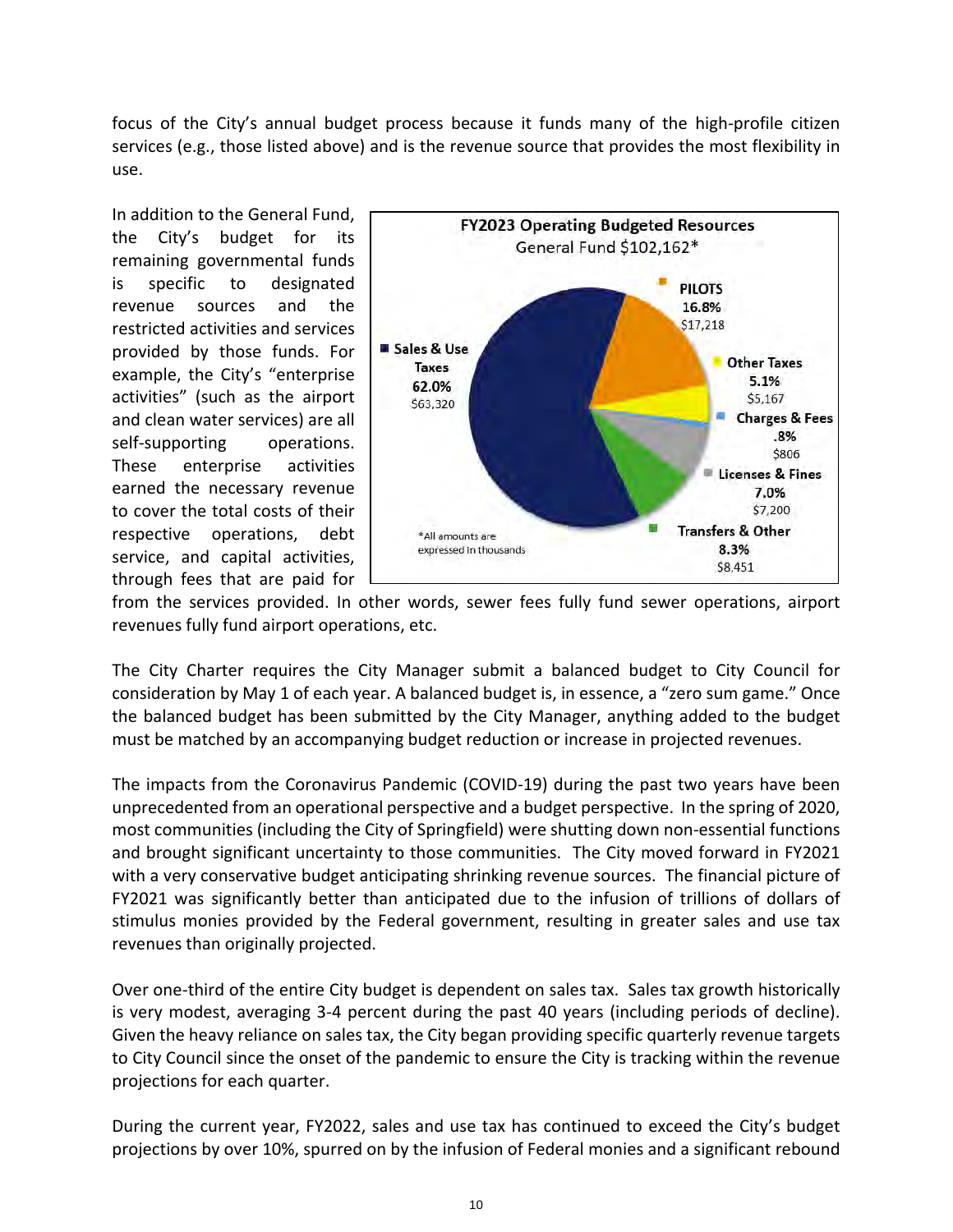in the economic conditions of the country. While the infusion of federal monies has been successful in stimulating the economy, it has also created inflationary concerns which have impacted all aspects of the City. Geopolitical concerns surrounding the invasion of Ukraine by Russia has heightened the concerns of a slowing economy due to higher-than-normal energy prices and supply issues across the globe. The City is anticipating lower growth for the rest of the current year and FY2023. Additional resources are proposed in FY2023 to help mitigate the increased costs of supplies and materials due to rising prices. The City continues to live within its means and is well positioned moving into FY2023.

Moody's Investor Service, the City's bond credit rating service, reaffirmed the City's general obligation credit rating as Aa1 in its December 2, 2021, Credit Opinion on Springfield.

"The credit profile of Springfield benefits from a large and growing tax base that serves as a regional economic center anchored by healthcare, higher education, manufacturing, stable financial operations with a healthy reserve position, and a manageable debt burden with significant support of the City's enterprises. These attributes are weighed against the City's reliance on economically-sensitive sales tax revenues, an above average pension obligation supported by the Public Safety Sales Tax, and below average resident income indices."

While Moody's recognizes the City's high-quality credit position, it also points out our City's challenges, including our dependence on sales tax and below average resident income. As a result, City staff will continue to emphasize the future diversification of our revenue base in accordance with City Council direction to reasonably offset this economic sensitivity.

# **Economic Development**

Springfield continues to experience exceptional retail sales and strong progress in the area of economic development. Costco opened in August 2021, a 160,000‐square‐foot wholesale and retail general merchandise facility, bringing 125+ jobs and average retail sales of \$217 million annually. Envoy Air (American Airlines) opened a new 60,000‐square‐foot aircraft maintenance hangar (MRO – maintenance, repair, overhaul) for the larger Embraer E-175 aircraft. The facility was constructed by the Springfield‐Branson National Airport and leased to Envoy Air for 20 years (with two additional 5‐year renewals), saving 75 quality jobs and ensuring SGF remains key to American Airlines routes. Hy‐Vee opened it second store, a 94,000‐square‐foot "reimagined flagship" grocery store that includes a large open dining area as well as pub with a full bar, several fast-casual concepts and outpost of Wahlburgers. The Hy-Vee location brings 600 new jobs and average retail sales of \$42 million annually. CoxHealth Super Clinic opened at the corner of Highway 65 and Battlefield Road, a 30,000‐square‐foot facility featuring urgent care, primary care, physical therapy, as well as on‐site radiology and lab services. CarMax, the nation's largest retailer of used cars, opened a 5‐acre used car lot, bringing 15 new employees. Air cargo volumes at the Springfield‐Branson National Airport has increased 14% last year to 34,568,324. Bass Pro celebrated its 50th anniversary holding the Worlds Fishing Fair at their national headquarters in Springfield, bringing in hundreds of thousands of visitors and a significant economic impact that has not been quantified to date. The Enterprise Zone program assisted one new business and one existing business with \$7.1 million in capital investment creating 38 new jobs.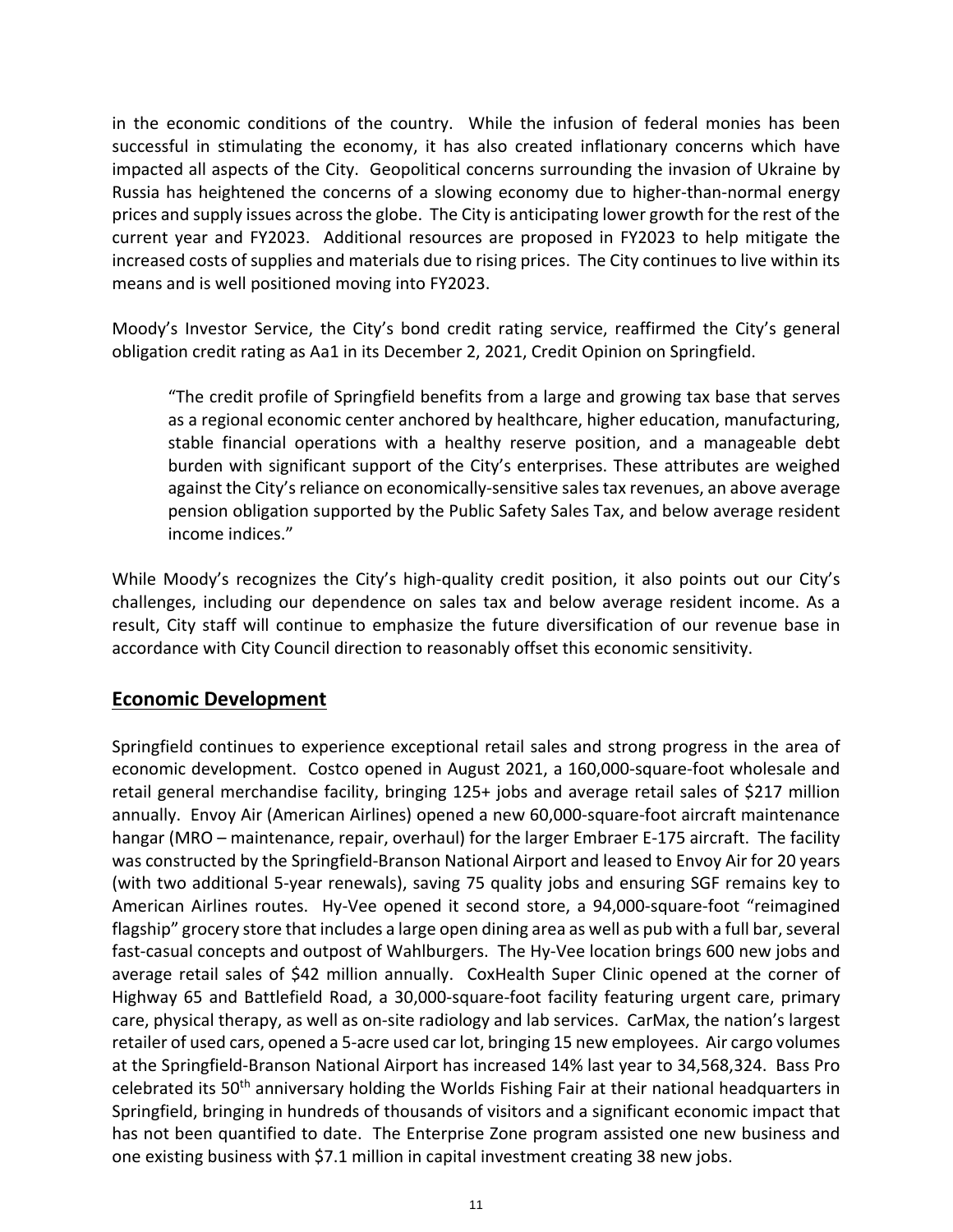Several new developments are taking shape and will have a significant impact in the near future. The \$14.3 million expansion of Missouri State University Jordan Valley Innovation Center is well underway, a public-private partnership between the University and Vecino Group, with the City providing upgrades to nearby streetscape, stormwater, and sewer infrastructure. O'Reilly Hospitality is investing \$19 million in a redevelopment project, the Moxy Hotel, the historic Medical Arts Building in downtown Springfield. Brody Corners TIF was approved, which will facility funding for utility extension and roads to serve the new \$20 million commercial development in southwest Springfield being developed on an environmentally contaminated former mobile home park. Buc-ee's is building Missouri's first location in Springfield, a 53,000square‐foot travel center with 175‐225 employees, an estimated 6 million customers and \$30 million in retail sales (non-gas) annually. Sports Town Soccer Complex (SGF Sports) is an indoor/outdoor venue offering 12 outdoor fields, including 4 turf fields and a 90,000‐square‐foot indoor facility featuring four basketball courts as well as 2 indoor soccer fields.

## **Fiscal Management FY2022 – General Revenues**

For FY2022, salestax revenue was budgeted 10% higher than FY2021 salestax. With the infusion of trillions of dollars of stimulus monies provided by the Federal government, sales tax is exceeding the original budget projection by 15% (\$6,560,000). FY2022 sales tax is projected to be \$54.7 million.

Due to Missouri State law and a general public acceptability of the sales tax, the City relies heavily on this revenue for both operational and capital needs. Sales tax is used to fund vital functions such as police and fire operations, and development‐related services. During positive economic growth years, this reliance is beneficial to the City. However, as noted during the beginning of the pandemic, reliance on sales tax is problematic because it is the most elastic, or volatile, of our revenue sources. This means that over‐reliance on sales tax for operational needs during a recession creates significant financial challenges for the City. The City needs to identify approaches to better diversify our revenue sources in order to minimize this up and down effect.

Use tax revenue, a smaller component of sales tax on goods sold to Springfield residents by out‐ of‐state vendors, has increased significantly from last year. FY2022 use tax was budgeted at \$5.1 million and is projected to exceed last year at \$6.5 million, approximately \$1.4 million more than budget. Use tax is a challenging revenue source to project due to the changing shopping patterns that are occurring. City use tax revenue will likely continue to increase in the near future. Senate Bill 153, commonly referred to as *Wayfair* (online use tax collections), was signed into law and will increase use tax collections from online retailers who sell and deliver more than \$100,000 in tangible goods to the State beginning in January 2023.

Our second largest general revenue source is Payments in Lieu of Taxes (PILOT). PILOT revenue is generated as a percentage of the gross receipts collection from City Utilities, the City's municipally‐owned utility. PILOT revenue has increased this past year due to the increased cost of natural gas used in the production of electricity and use by customers. In addition, the City continues to receive recovery of the excess costs of natural gas during the February 2021 extreme weather event. Revenue from PILOT's for FY2022 is projected to be \$17.2 million, or \$1.3 million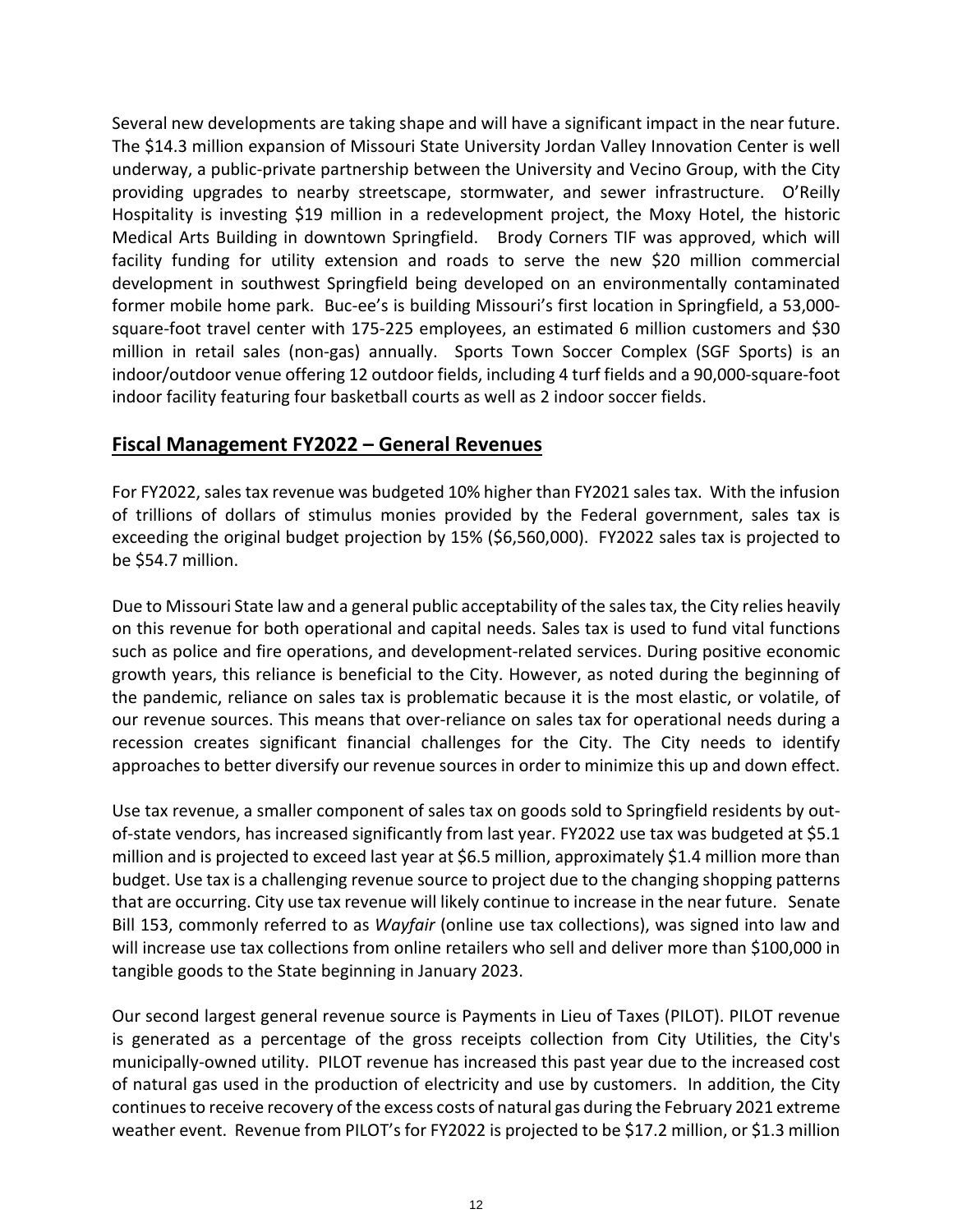above budget. PILOT's are a challenging revenue source to project due to its dependency on the weather and the fluctuating costs of natural gas. However, PILOT revenue is generally considered to be a very stable form of revenue for cities across the country.

The decline of our gross receipts tax (license tax) on telecommunication companies continues to be a concern. The financial impact to the General Fund has been significant over the past ten years, resulting in a loss of revenue of \$2 million during this time. The City collects license tax from telephone and cable television services companies. The City Charter requires all telecommunication companies to pay a license tax of 6% of the gross receipts from such business, and cable television service providers to pay a license tax of 5% of the gross receipts from such business. Most likely, telecommunication companies have been shifting the base ofrevenue from cell phone usage to data usage. In addition, the same legislation noted above, *Wayfair*, eliminates one‐half of the rate (2.5% of the 5% total cable franchise fee rate) over a five‐year period, further eroding the municipal revenue stream. FY2022 gross receipts is projected to generate \$4.5 million. The remainder of the City's taxes are projected to total \$800,000.

Licenses, fines, and other fee‐based revenues are meeting the budget estimates and are very similar to FY2021 actuals, generating \$8.1 million in revenue.

FY2022 remaining resources including transfers, reimbursements and other revenue, is expected to generate \$4.1 million, similar to budget. Total General Fund revenue is projected at \$96 million for FY2022, approximately \$8.9 million higher than budget.

The City continues to provide quarterly revenue targets to City Council to ensure the City is tracking within the revenue projections for each quarter. The City's first quarterly revenue update for the General Fund revealed sales tax collections of \$14.5 million received verses \$11.9 million budgeted. Total revenue for the first quarter exceeded budget by approximately \$3.4 million. This positive outcome was much better than anticipated, along with the better-thanexpected 4<sup>th</sup> quarter sales tax collections for FY2021. After careful review and consideration, the City was able to offer a substantial mid‐year pay plan improvement package to City employees that was equivalent to a 4.0% across‐the‐board increase.

The City's second quarterly revenue update for the General Fund has continued to provide positive revenue trends. After amending the budget for the increased sales tax collections, total revenue exceeds budget expectations by almost \$5.0 million for both quarters. These trends are continuing into the third quarter of FY2022.

# **Revenue Outlook FY2023**

We do expect growth in the retail sector to level out as we move thru the next year. Inflationary pressure, higher interest rates, and geopolitical concerns will impact retail sales. Overall sales tax growth is projected to remain positive at 2.25% (this represents a 14.4% increase from the FY2022 budget for sales tax). Use tax is projected to increase significantly in FY2023, as a result of the *Wayfair* legislation approved by the State of Missouri. Use tax is projected to grow by 12% in FY2023. PILOT revenue is projected to remain steady, an increase of approximately \$1.3 million from the FY2022 budget due to increased cost of natural gas used in the production of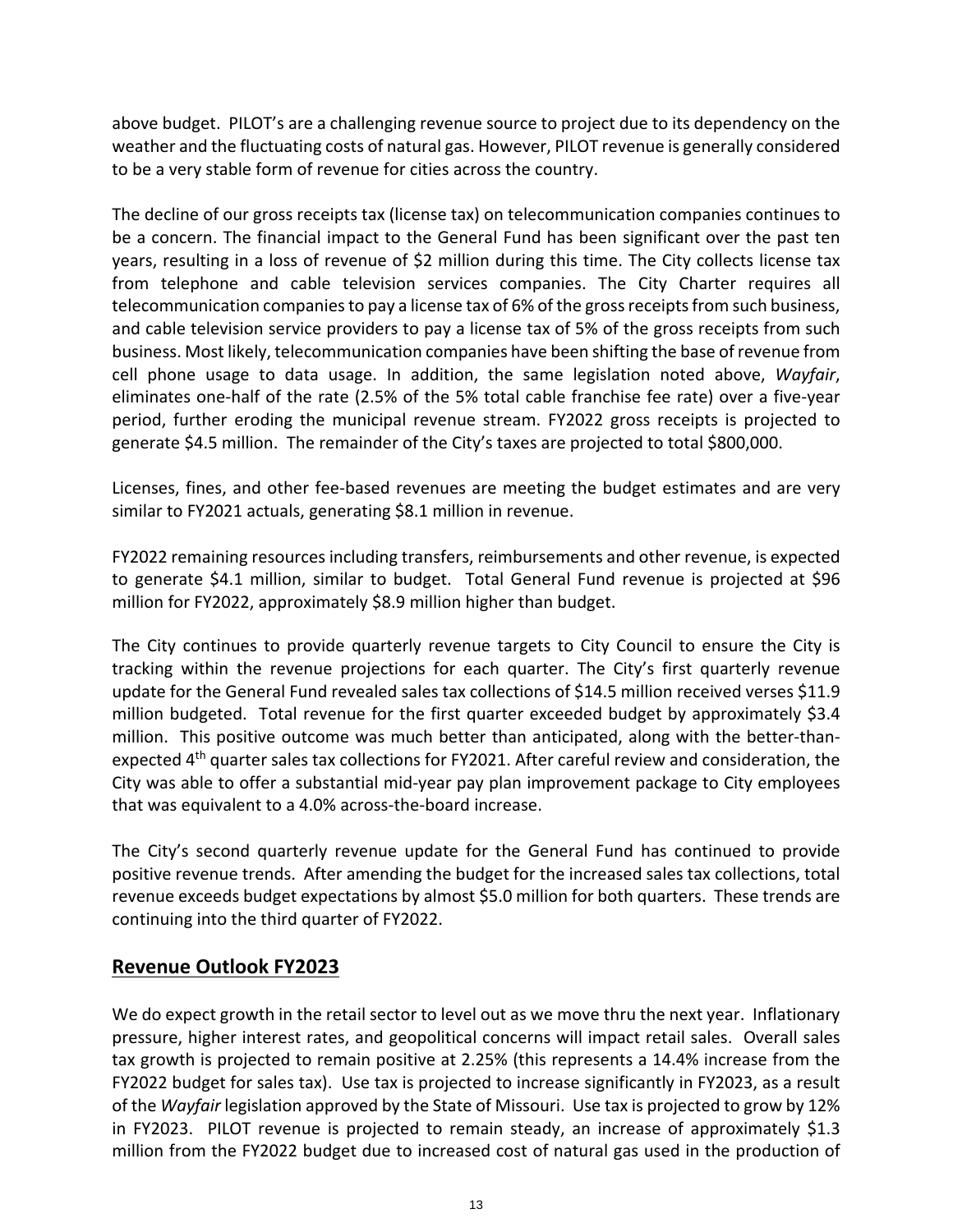electricity and use by customers and the current portion of the natural gas recovery (\$500,000) from February 2021 extreme weather event.

Gross receipts tax revenues on telecommunication and cable television will continue to be impacted in the future. Effective August 2023, the cable television service provider tax of 5% will be reduced by one-half percent each year for five years. Licenses, fines, and other fee-based revenues have met budget expectations for FY2022 and are anticipated to remain steady in FY2023. Total revenues are expected to generate \$98 million, up from \$87.1 million budgeted in FY2022. This represents a 12.5% increase.

With the anticipated increase in sales tax revenue, similar sales tax increases from the prior budget will also occur in the following funds: the 1/4‐cent Capital Improvements Sales Tax (approximately \$1,760,000 increase), the 1/8‐cent Transportation Sales Tax (approximately \$880,000 increase), the Police-Fire Pension Sales Tax (approximately \$6,055,050 increase), the Law Enforcement Sales Tax (approximately \$1,269,695 increase), and the Springfield‐Greene County Park Board (approximately \$1,692,105 increase).

Property tax provides a stable source of revenue for the Springfield Art Museum, Springfield‐ Greene County Park Board, the Springfield‐Greene County Health Department, and for voter‐ approved municipal purposes, city facilities, and public safety initiatives. Although property tax revenue does not typically show significant growth, the stability of this revenue source adds a small level of diversification to the City's revenue sources. In FY2023, property tax is expected to generate \$23.1 million. This represents a 3.3% (or \$631,000) increase from projected FY2022 revenue.

# **Expenditures**

The focus of this budget is to address City Council's priorities, employee recruitment and retention, the impact of inflation, and critical on‐going needs of positions and supplies. In addition, infrastructure and unfunded maintenance needs are proposed to be funded by carry‐over funds.

In support of employee recruitment and retentions, I am proposing to fund all requested career ladder advancements



throughout the City. A larger funding commitment relates to the collective bargaining agreements with the Springfield Police Officers Association Lodge 22 (SPOA), the International Association of Fire Fighters Local 152 (IAFF), the International Brotherhood of Electrical Workers Local 753 (IBEW) employee unions. Because we are currently meeting with the three established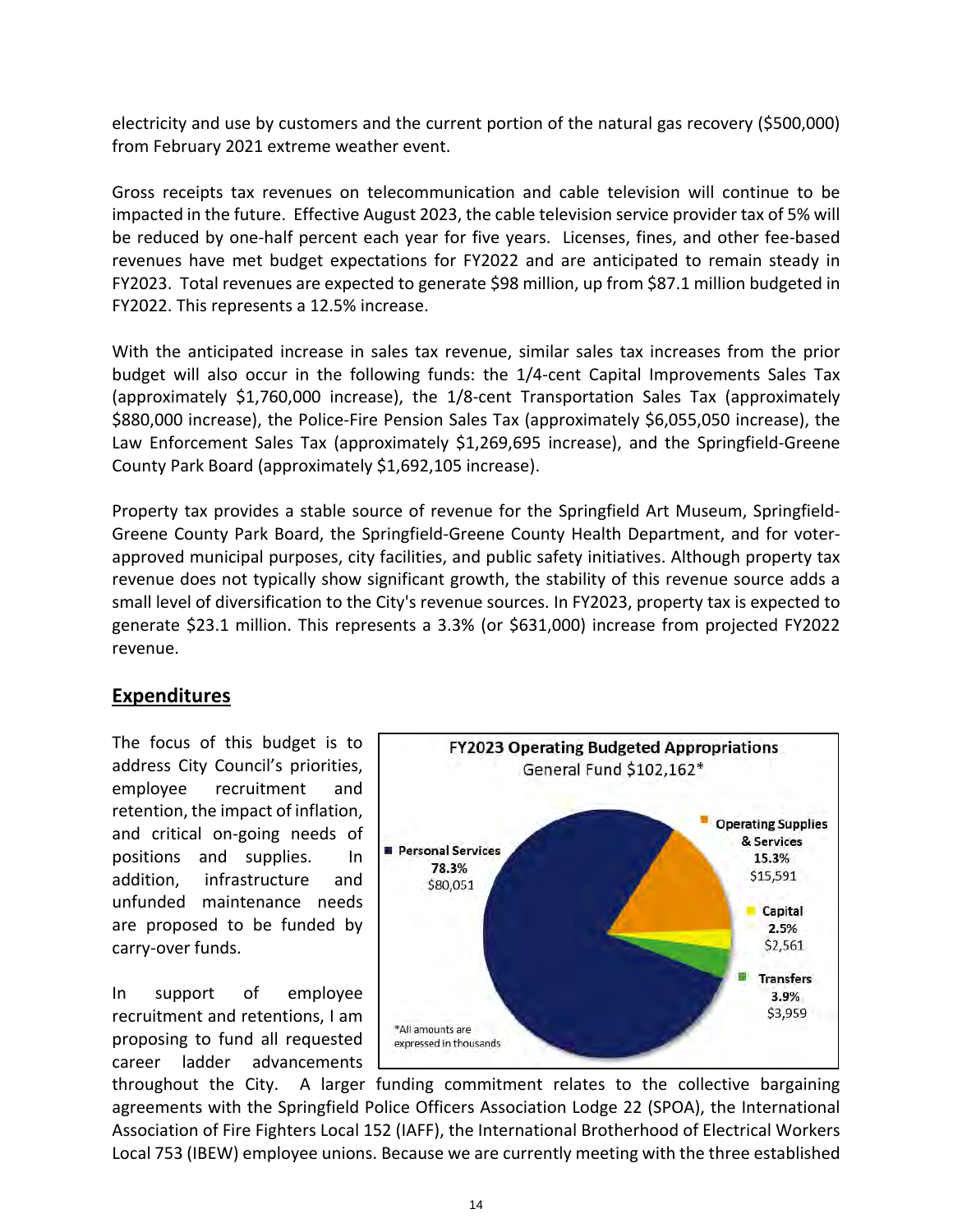unions, ongoing funding has been set‐aside in the City Manager's budget for pay plan improvements for all city employees. This set-aside includes 67% of new money available for pay plan improvements. This commitment to employee recruitment and retention is paramount to retaining a high‐quality work force that is committed to community service. In addition, the FY2023 budget includes restoration of the Workers Compensation rate transfer to help restore some significant claims over the past year and a partial restoration of the General Liability rate transfer which were both reduced during the pandemic.

The FY2023 budget reflects a total of 2,063 FTE's. Thisis an increase of 103 FTE'sfrom the FY2022 budget. A total of 51 FTE's was added in FY2022 with City Council approval. Two FTE's (the Director of Economic Vitality and a legal technician in the Law Department) were new positions, the remaining forty‐nine (49) positions were the conversion of long‐term contract employees to FTE's in order to prioritize the need for their services and stability in staffing. In addition, a total of 52 new FTE's are being proposed in FY2023, 2 FTE's in the Airport Funds, 10.75 FTE's in Public Works (Transportation and Project Funds), 8.5 FTE's in Environmental Services Funds, 15 FTE's in Parks Funds, 15.25 FTE's in the General Fund, and .5 FTE in Emergency 911 Fund. A total of 11 of the new FTE's in FY2023 are also the conversion of long‐term contract employees to FTE's.

The City recognizes the need to maintain adequate reserves. The General Fund reserves are strong at 20% of the annual General Fund budget. This level meets our reserve policy, is critical to maintain the City's stellar credit rating, and is consistent with reserve levels recommended by industry best practices. This current budget does not contemplate utilization of reserve funds.

The FY2023 budget includes continued funding based on the long‐range plan of the Level Property Tax (LPT) initiative approved by voters on November 7, 2017. In addition to paying off the existing LPT debt, LPT revenue is used for many high‐priority General Fund needs. LPT provides a dedicated revenue source for Police, Fire, and Public Works Department personnel and life‐cycle vehicle and equipment replacement for those departments and the Information Systems Department. In addition, this revenue source funds specific voter‐approved facilities such as fire stations, stormwater infrastructure, and other high-priority public improvements. Without the renewal of the Level Property Tax, these activities would likely not be possible within our General Fund. In FY2023, the City continues the projects that are being funded with the first LPT special obligation bond issue for capital projects. These bonds are providing \$18.5 million in proceeds that will be used for the construction of stormwater improvements. The City anticipates issuing a second round of LPT special obligation bonds in early calendar year 2023 to continue progress and improvements to Historic City Hall, a new Animal Shelter, a new Public Works Grounds Maintenance Building, reconstruction of an existing fire station and improvements to existing fire stations. These projects would not have been possible without the renewal of the Level Property Tax.

The self‐insured workers' compensation program, general liability insurance fund and health insurance fund continue to perform well and are well‐funded. The health insurance fund maintains a reserve in excess of required six months of claims experience. Additionally, we have been successful in controlling expenses. In FY2023 the City is entering the tenth year of no premium increases for the employee healthcare plan. Much of this credit goes to the work of the Health Insurance Committee and the inBalance employee wellness program. With the planned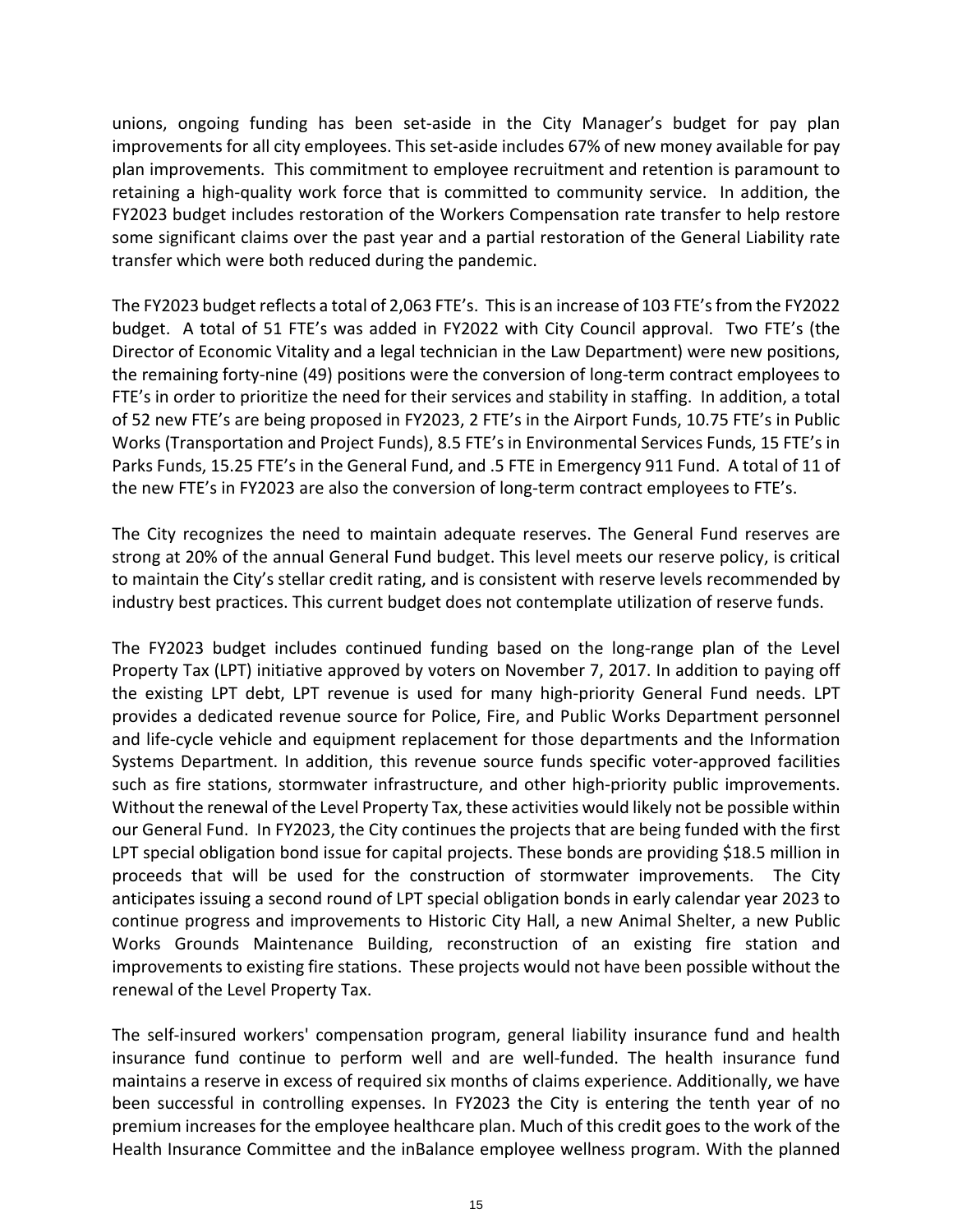increases for both the workers' compensation and general liability insurance funds, the City will have sufficient levels of reserves to pay claims and remain at or near the recommended level as determined by the actuary. The self‐insurance funds continue to contribute to the overall fiscal sustainability of the City.

The City continues to evaluate the potential uses of the American Rescue Plan Act funds (ARPA). To date, City Council has approved approximately \$6 million in public safety retention payments and up to \$8 million in COVID‐19 health related expenses of the \$40.3 million allocation from the Federal Government. The U.S. Department of Treasury hasissued the Final Rules on APRA funds, which can be used under the following general areas:

- o Replacing lost public sector revenue
- o Responding to public health and economic impacts of COVID‐19
- o Premium pay
- o Water and sewer infrastructure
- o Broadband infrastructure

# **Non‐General Fund Highlights**

### *Enterprise Funds:*

### **Environmental Services includes both the Clean Water Fund and the Solid Waste Fund**

In 2021, the City filed a Second Amended Consent Judgement with the Missouri Department of Natural Resources(MDNR), resulting in a supplemental Overflow Control Plan. This plan outlines how the City will invest a total of \$300 million over a 15-year period in an effort to reduce Sanitary Sewer Overflows and improve water quality in the region. This approach will allow the City to maintain compliance with the Federal Clean Water Act, while maintaining wastewater rates that are affordable to our citizens and competitive with the industry.

Operationally, Environmental Services is requesting 8.5 additional FTE's. Six positions are requested from the Clean Water Services Fund (Sanitary Sewer System) to improve operations and ensure compliance with the Supplemental Overflow Control Plan. One position will be costshared with Public Works to increase the capacity of our right‐of‐way staff to accommodate the increased number of CIP projects. One position will be added to the department's financial staff to increase capacity for the increasing financial activity. Finally, one position will be added within the Solid Waste Fund (Integrated Solid Waste Management System) to provide better customer service and accommodate the recent increases in Landfill customers.

### **Springfield‐Branson National Airport**

The goal of the proposed 2022‐2023 budget for the Springfield‐Branson National Airport (Airport) is to continue with conservative budget assumptions, while starting to build back maintenance and capital items from earlier cuts done at the beginning of the pandemic. The proposed operating budget of \$18.1 million is up 9% from 2022, reflecting continued recovery in aviation activity and key revenue sources like auto parking and car rental concessions. As the terminal and other facilities age, the need for added maintenance to maintain the assets long-term is key for future growth. To keep up with growing demand, the budget includes a major remodel and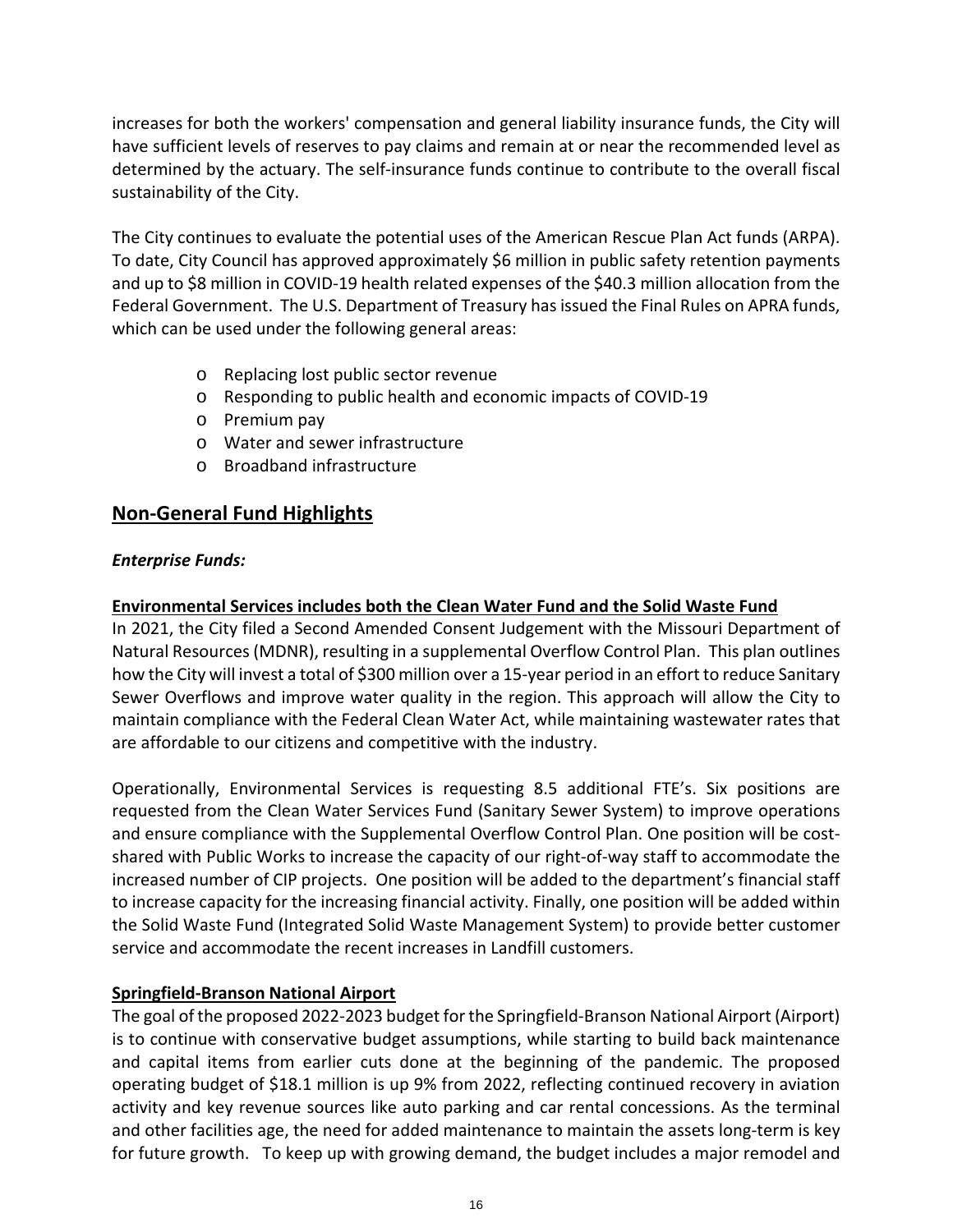expansion of the General Aviation Terminal. All upcoming debt service requirements are covered in the budget and federal funds are not used for operational expenses.

#### *Special Revenue Funds:*

### **Springfield‐Greene County Health Department**

Over the past year, the Springfield‐Greene County Health Department has balanced a robust response to the ongoing COVID‐19 pandemic and provided comprehensive public health services to the community. This has been possible due to substantial increased funding from multiple sources to aid in the department's response to COVID‐19, as well as stable funding from local sources including Springfield property tax, Greene County, and fees and services. With the disease being considered endemic in Missouri, the department will continue to leverage a stable response to limit the virus' impact within the community, while beginning to prioritize other pressing health concerns. While the FY2023 budget does not include any increases in positions, the department continues to adapt to changes through organizational restructuring, providing increased expertise and capabilities to improve the community's health.

#### **Springfield Greene County Park Board**

Throughout the many challenges the COVID‐19 pandemic imposes upon the Parks Department and its operation, the Parks staff have been resilient in their efforts to keep the parks, trails and indoor facilities open and available to the community in a safe and health‐conscious manner. One of the biggest challenges Parks has faced has been the shortage of available staffing for some of our key programs and facilities, particularly with outdoor pools. As a result, Parks staff is working to address those specific staffing needs with the FY2023 budget and aquatics section wages have been increased accordingly.

Through 2021, the Parks department continued to see record‐setting use level for outdoor parks, trails, and golf facilities. In spite of this popularity, Parks unfortunately continue to be at a crisis point with the operational budget and the inability to secure a long-term sustainable funding source for projects, restoration, repairs, and park development. Since the sunset of the capital component of our 2006 Parks Sales Tax Initiative ten years ago, the Park Board has operated without the ability to systematically address major facility repairs, park and trail development, program growth, and long‐term land acquisition. The Park Board members and staff will continue to have critical conversations with the community regarding the inability to successfully address our growing financial liabilities and park system expectations.

Despite the ongoing pandemic and budgetary constraints, there are many good things to look forward to with the coming fiscal year. With significant financial support from the City of Springfield, renovation efforts at the Cooper Park/Lake Country Soccer facility should move forward in FY 2022‐23. The City and Springfield‐Greene County Park Board also partnered to acquire the four multi-court Fieldhouse SportsCenter facility this past year. Additional restoration efforts for the Killian Softball Complex, Cooper Baseball Complex and Spokes BMX Track are also critical and pickleball continues to be an emerging sport with growing demands and expectations.